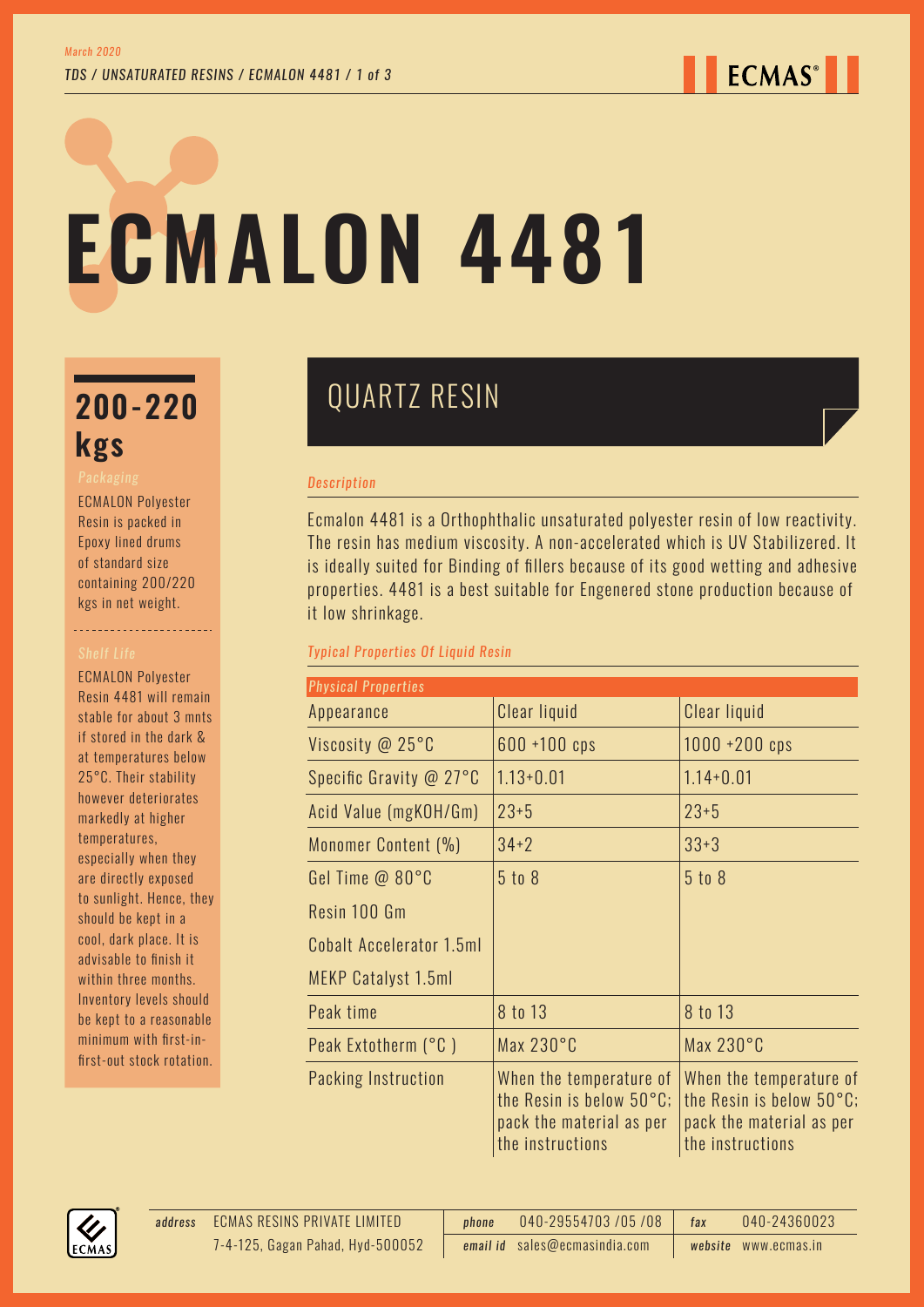

*Storage And Handling*



The materials must be

stored in a moisture free, cool and dry environment, away from any direct sun-light.



Please avoid stacking of the containers.

Handle the product(s) very carefully during transportation.

#### *Safety Precautions*



Wear all PPE's at the time of the application like safety boots, goggles, hand gloves and masks. Avoid contact with skin and eyes. Any direct skin contact with the products should be washed off thoroughly with soap and water.

#### *CAST RESIN PROPERTIES*

Specimens are fabricated from cast sheets cured at R.T for 24hrs and 4h. @ 90ºC.

| <b>Property</b>          | Unit          | <b>Typical Value</b> | <b>Test Method</b> |
|--------------------------|---------------|----------------------|--------------------|
| <b>Tensile Strength</b>  | Mpa           | 48 mim               | <b>ISO 527</b>     |
| <b>Tensile Modulus</b>   | Mpa           | 4000                 | <b>ISO 527</b>     |
| Elongation at break      | $\frac{0}{0}$ | 3.0                  | <b>ISO 527</b>     |
| <b>Flexural Strength</b> | Mpa           | 80 min               | <b>ISO 178</b>     |
| <b>Flexural Modulus</b>  | Mpa           | 3200                 | <b>ISO 178</b>     |
| <b>Hardness</b>          | <b>Barcol</b> | 40                   | IS 6746-'94        |

The above values are provided as general information and not to be construed as specification. Anyhow, they do not represent the values obtainable when used with reinforcements. Ultimate properties of FRP are dependent upon type and content of reinforcement and design and quality of construction of FRP.

#### *Storage & Handling*

The containers are recommended to be stored in cool and dry conditions for best result. Exposure to sources of heat and sunlight are to be avoided. After drawing the required resin, the container is to be securely closed, left over quantities after usage are not to be transferred back to the container.

The resin contains a volatile monomer with a flash point at 32oC and is of moderate fire hazard. Due precautions to be observed while handling to avoid accidents.

Use of copper, zinc and iron metals in handling can adversely affect the bench life and cure of resin.

Accelerator and Catalyst are not to be mixed together in the resin. Catalyst is added after thoroughly dispersing the accelerator. All direct contacts of accelerator and catalyst are strictly prohibited as they can lead to explosion.

#### *Quality Policy*

ECMAS is committed to enhance Customer Satisfaction; Conservation of Environment; Adherence to Safe Occupational Health & Safety Practices through its Operations and practices for continual improvement of the established IMS by carrying regular internal audits and complying with applicable Legal and other Requirements.